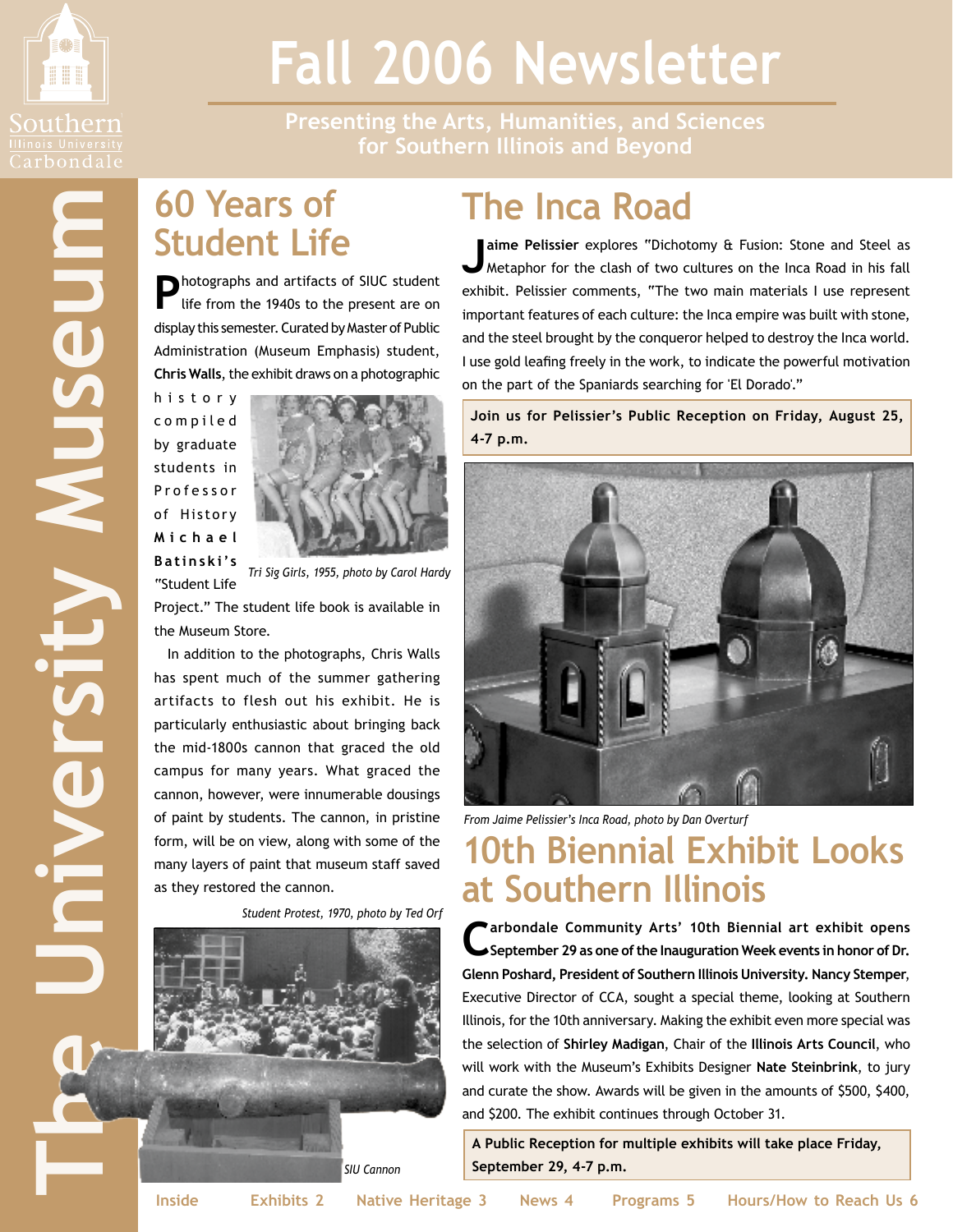## August 22 – October 8 *International Gallery*

**Animal Symbolism in Asian Art**, curated by Bobbie Brown and Lori Huffman. Ranging from a large ceramic dragon to a Ming vase, from a scroll to a kimono, all the objects come from the Museum's collection.



Femme Lisant *by Fernand Leger "© Artists Rights Society (ARS), New York / ADAGP, Paris."*

Fernand Leger, James Nutt, Umberto Romano, Seymour Rosofsky, and Earl Staley. All the works are from the Museum's collection.

August 22 – September 22 *South One*

**EXHIBITS** 

**Fall**

**2006**

## **Community Collects II: Family Treasures**

Members of the Museum Patrons, Kara Firestone, Gayle Klam, Marianne Lather, Barbara Lesar, Carol Phemister, Jane Renfro and Fred and Blanche Sloan, have curated this exhibit that features the family treasures of

community members: Mary Beth Aguilar, Brad Cole, Susan Corker, Anne Hill, Helmut and Mary Liedloff, Dede and Bill Ittner, Alice Limpus, Carol Phemister, Cecilia Norris, Jane Renfro, Mary Simon, Sheila Simon, Fred and Blanche Sloan, and Sally Williams.

August 22 – December 8 *South Two*

**Student Life at SIU: From the G.I.s to Generation X**, curated by Chris Walls.

September – December 8 *Southern Illinois Gallery*

**2 The Illinois Indians-Relationships**, curated by Dan Hechenberger. This exhibit looks at Native American history with a Midwestern slant.

## August 25 – September 30 *Mitchell Gallery* **Jaime Pelissier: Dichotomy & Fusion**

September 29 – October 31 *South One*

## **Looking At Southern Illinois, 10th CCA**

**Biennial**, curated by Nate Steinbrink, juried by Shirley Madigan, Chair of the Illinois Arts Council.

## October 6 – 28 *Mitchell Gallery*

## **Ira Sherman:**

**Impenetrable Devices**, coordinated by SIMS (Southern Illinois Metalsmith Society). Sponsored in part through funds from the Fine Arts Activitiy Fee.

October 6 – 28

## *Atrium Gallery*

**Southern Illinois Metalsmith Society, metal work by SIUC students**.

November 6 – December 8 *International Gallery*

## **Native American Everyday**



*Ira Sherman,* Cremasteric Reflex Corset

**Objects**, curated by Lori Huffman. Objects are from the permanent collection and include clothing, baskets and pottery.

November 6 – December 8

## *Mitchell Gallery*

## **Combined Faculty Art Show**

This annual event will feature art works by faculty from Art & Design, Cinema & Photography, Theater, and Architecture.

November 6 – December 8

## *South One*

## **MFA Preview Show**

This annual event features works by candidates for

master of fine arts degrees. The candidates select one work that gives their professors and the public a sense of what will be included in their thesis shows.

December 5 – 16

*South One*

**Bill Price: MFA Thesis Show**



Untitled*, Bill PRice*



*Harmony Talking Machine Company, ca. 1900*

Jackson, Gaston

Lachaise,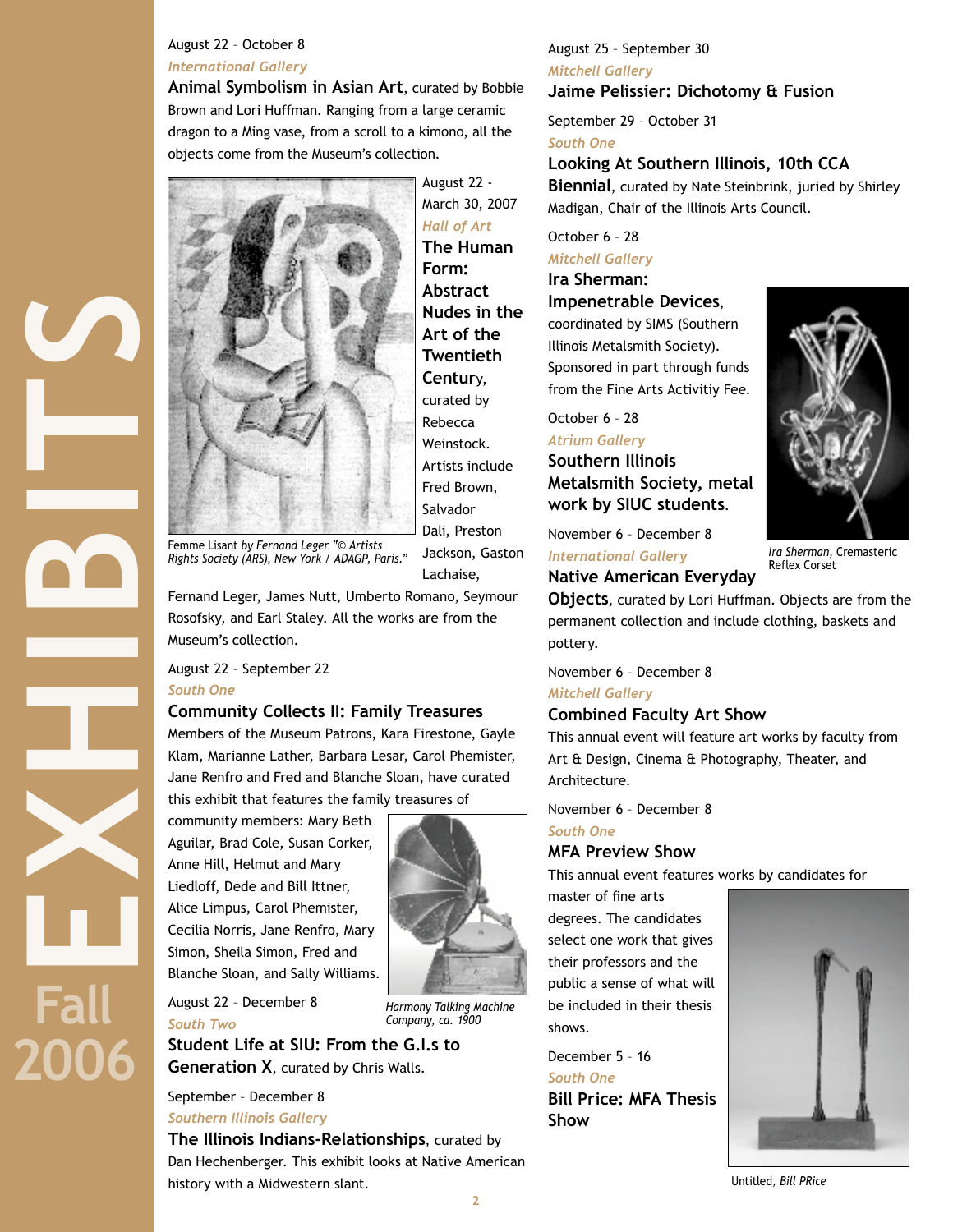# **Illinois' Native Heritage**

## **Exhibits and Programs look at Native Americans**

**S**everal fall exhibits will examine the lifeways, politics, and material culture of Native Americans. Looking into the distant past, the Museum's Education Director, **Bob DeHoet**, presents the prehistory of American Indians in Illinois as part of the renovated Fraunfelter Gallery. The gallery's theme is "Life through Time." The prehistory of American Indians in Southern Illinois is divided into Archaic, Woodland and Mississippian periods.

## **The Illinois Indians – Relationships**



**C**urriculum and Instruction-Social Sciences Ph.D. candidate **Dan Hechenberger** brings the story of Native Americans in Illinois into historical times. He focuses on a little known aspect of our state's past: the early history of the Illinois Indians. The state of Illinois takes its name from the Illinois Indians, twelve or more groups — including the Kaskaskia, Peoria, Cahokia, Tamaroa, Moingwena, and Metchigamea — that resided in this region when the French arrived in the latter half of the seventeenth century. The exhibit "The Illinois Indians - Relationships" will present views of the Illinois Indians through the focus of their relationships with the land, other

Indians, the French, the British, and the U.S. government.

The exhibit will also include images of an Illinois Indian family in their brain-tanned, deerskin clothing, a full brain-tanned bison robe, otter hide and some hands-on examples of bison and

deer hides, an open-roofed model of an Illinois longhouse, a used cattail mat for making wigwams, and a number of small 3-dimensional pieces. One of the dominant images of the exhibition will be a reproduction of the Illinois thunderbird, a painted hide that is part of collection at the Musée de l'Homme in Paris, France.

## **Native American Objects From the Collection**

**T**he third exhibit to present Native American cultural history will be coordinated by **Lori Huffman**, the Museum's Curator of Collections. She will select everyday objects, clothing, bags, baskets, etc., from the Museum's permanent collection. This exhibit will open in November and run through the end of the semester.



*All objects on this page are from the Museum's Collection*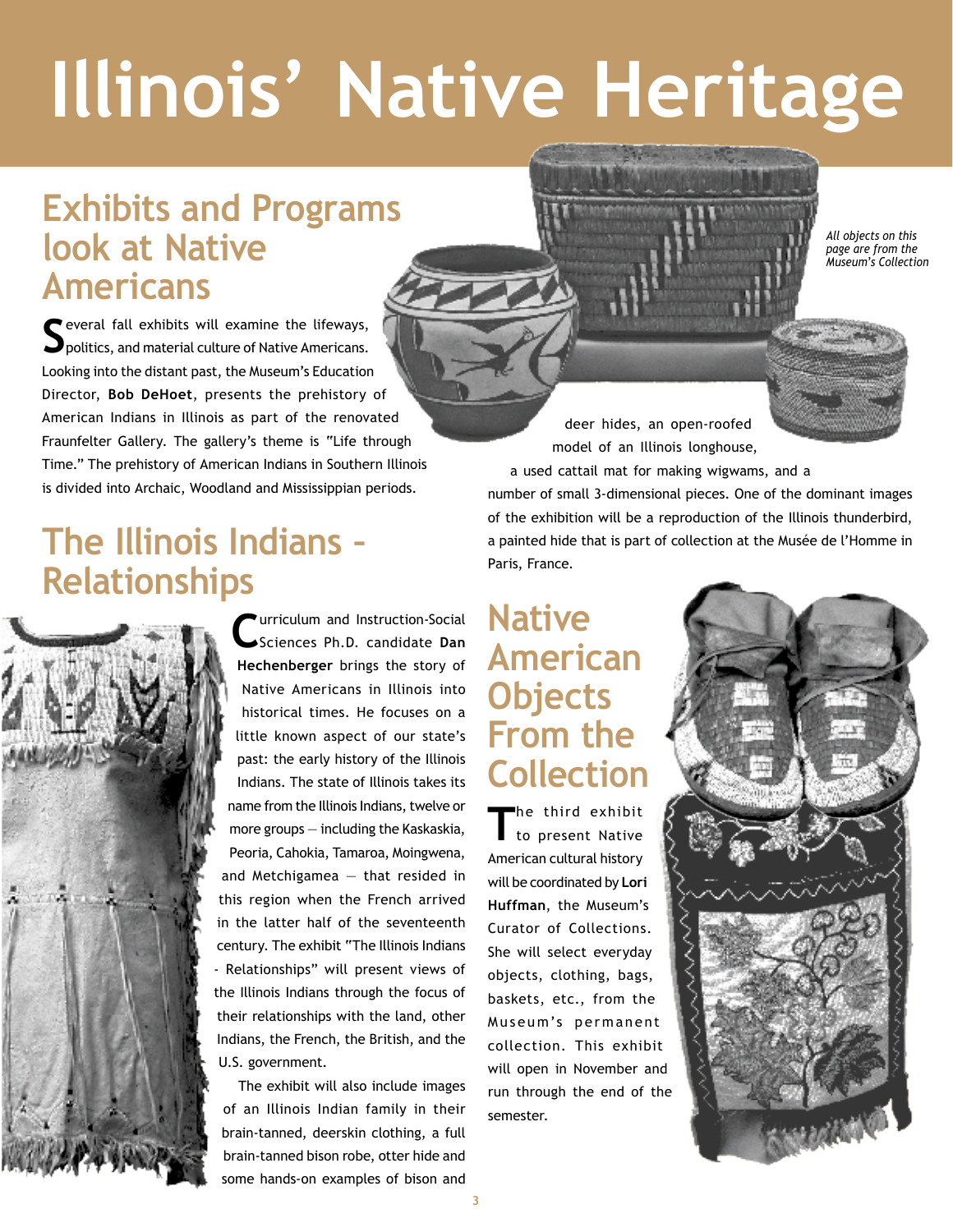# **Museum News**

## **Herb Fink Prints To Grace Dakar Embassy**

**W**hen SIUC graduate **Janice Jacobs** was confirmed by the U.S. Senate as Ambassador to Senegal and Guinea-Bissau, she requested that her Embassy Residence have some remembrances of home. Working with **Robert T. Soppelsa**, curator of the Art in Embassies Program for the U.S. Department of State, Museum Director **Dona Bachman** arranged for five **Herb Fink** prints to travel to Dakar on a three-year loan.

Ambassador Jacobs, daughter of **Oma Lee Jacobs** of Murphysboro, graduated from Southern Illinois University Carbondale in 1968 with a degree in French Education.



*Rend Lake by Herbert L. Fink, from the Museum's Collection*

## **Exhibit takes National Prize Grant Progresses**

The American Association for State and Local History (AASLH)<br>has announced that our exhibit "Words, Wood & Wire: The History of Southern Illinois as Told Through Folk Songs and Musical Instruments," curated by anthropology Ph.D. candidate **Linda M. Smith**, is the recipient of an AASLH Leadership in History Award of Merit. These awards, now in their 61st year, are the most prestigious recognition for achievement in the preservation and interpretation of state and local history. The award will be presented at the AASLH Annual Meeting in Phoenix.

## **Fraunfelter Reopens**

**T**he Museum's science gallery is named for the late professor Dr. George Fraunfelter. This fall it reopens in a new, larger location. Added features include a history of human development using images and fossil evidence and a look at prehistoric Indians in Southern Illinois. The Museum's Education Director **Bob DeHoet** curated the exhibit with assistance from **Harvey Henson**, Adjunct Curator of Geology.

**C**urator **Lori Huffman** reports that we have 80% of the collection records computerized as we enter the last four months of our Institute of Museums & Library Services grant. This major grant of

\$149,000 has allowed us to place our inventory records in an easily searchable database. Special thanks go to **Carla Smith,** who serves as the grant's Registrar, and her outstanding work crew: **Kristina Blevins, Kevin Blomenkamp, Caitlin Carr, Jalessa Carter** (Governor Blagojevich's Summer Youth Works project employee), **Tara Dillon-Sumner, Jill Hodapp, Eric Jones, Rachel Kocis, Tammy Miles, Leon Ray III, Heather Russell, Laura Smith, Linda Smith, Tiffany Truckenbrod** and **Joe Wolz**.



*Museum Student Group students, Joe Loete and Chris Walls, clean works in the Museum's Sculpture Garden.*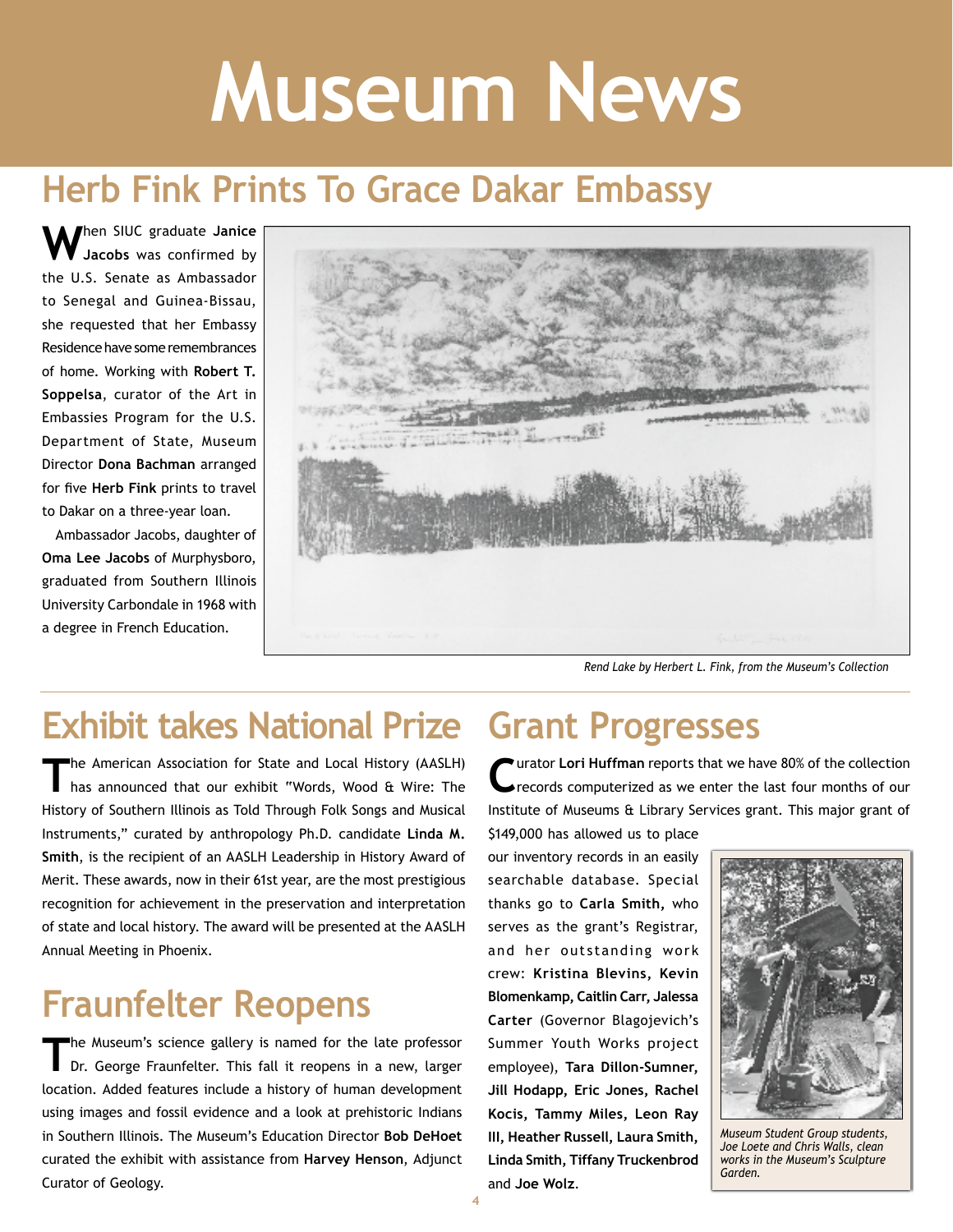## **Receptions and Programs**

*All events take place in the University Museum, Faner Hall North, unless otherwise noted. All events are free and open to the public unless noted.* 

### **Saturday, August 19**

All Day. The University Museum hosts the **Annual Meeting of SIAM** (Southern Illinois Association of Museums).

## **Friday, August 25**

4-7 p.m. Reception for **Jaime Pelissier**

### **Friday, September 29**

4-7 p.m. Combined Reception for **SIU Student Life The Human Form Asian Art Art Synergy Dan Hechenberger's Illinois Indians Re-opening of Fraunfelter Gallery Carbondale Community Arts' 10th Biennial**

### **October 8 - 14**

**Celebrate Illinois Arts Week** - Find Time to See an Exhibit

### **Friday, October 28**

**PROGRAMS** 

**Fall** 

**2006**

**Ira Sherman**: Reception & lecture, time TBA

### **Monday, November 13**

8 p.m. Reception for Native American architect **Doug Cardinal**, designer of the Smithsonian's Museum of the American Indian, following his talk in Parkinson 124 at 7 p.m. Cardinal is sponsored by the School of Architecture, SIUC Native American Month, and the Fine Arts Activity Fee.

### **Friday, December 1**

4-7 p.m. Combined Reception for **Combined Faculty & MFA Preview**

## **Completely Free Saturday Programs**

*Completely Free Saturday Afternoon Programs begin at 1:30 p.m. and finish at 3:30 p.m. Limit for each is 15. Group enrollments are welcome. To register, just call the Museum, at (618) 453-5388.*

## **Shields, Crests, Superheroes, Secret Signs, Logos and More Suggested Ages: 7 - 13**

## **September 30**

After looking at a museum exhibit on symbolism in Asian art, participants will see a presentation on the use of symbols in modern America, ranging from business logos to the "S" on Superman's chest. Participants will then create their own personal, business, and superhero symbols.

## **Art Gumbo - Photomontage, Sculpture, and Collage Suggested Ages: 7 - 13**

## **October 14**

Participants will look at an exhibit of work by Southern Illinois artists and talk about what it's like to be an artist and where artists get ideas for their art. Then participants will create three different kinds of artwork of their own — photomontage, sculpture, and collage! The Museum will supply most materials, but students are encourage to bring pictures that relate to their experiences.

### **The Illinois James Prehistoric People Mysteries Suggested Ages: 8 - 13 November 11**

Participants will try to solve ancient archeological mysteries while discussing prehistoric cultures in the Museum's Fraunfelter Gallery. Participants will take home a Prehistoric People's Mystery journal they have created.

## **Pioneer Toys and Games for the Holidays Suggested Ages: 7 - 13 December 2**

Pioneer toys and games return just in time for the holidays. Participants will make whimmydiddles and

thomatropes, and take part in the always exciting game, Ducks and Geese.



*Art Class by Eleanor Coen, from the Museum's Collection*

## **Learning Adventures**

*Learning Adventures cost per adult/child (ages 6-14) pair is \$20, plus \$8 per additional child. \$12 for adults registering as individuals. To register, just call the Museum, (618) 453-5388.*

**Fossil Hunt : Exploring the Prehistoric Jungle** September 23, 9 a.m. - noon Meeting Place: University Museum Field Trip: Carterville area Participants search for actual fossils of prehistoric plants and creatures.

## **Making A Fossil Collection**

September 30, 10 a.m. - noon Meeting Place: University Museum Cost: \$5 (no cost for Fossil Hunt students) Students in this workshop will learn how to preserve, organize, and display fossils.